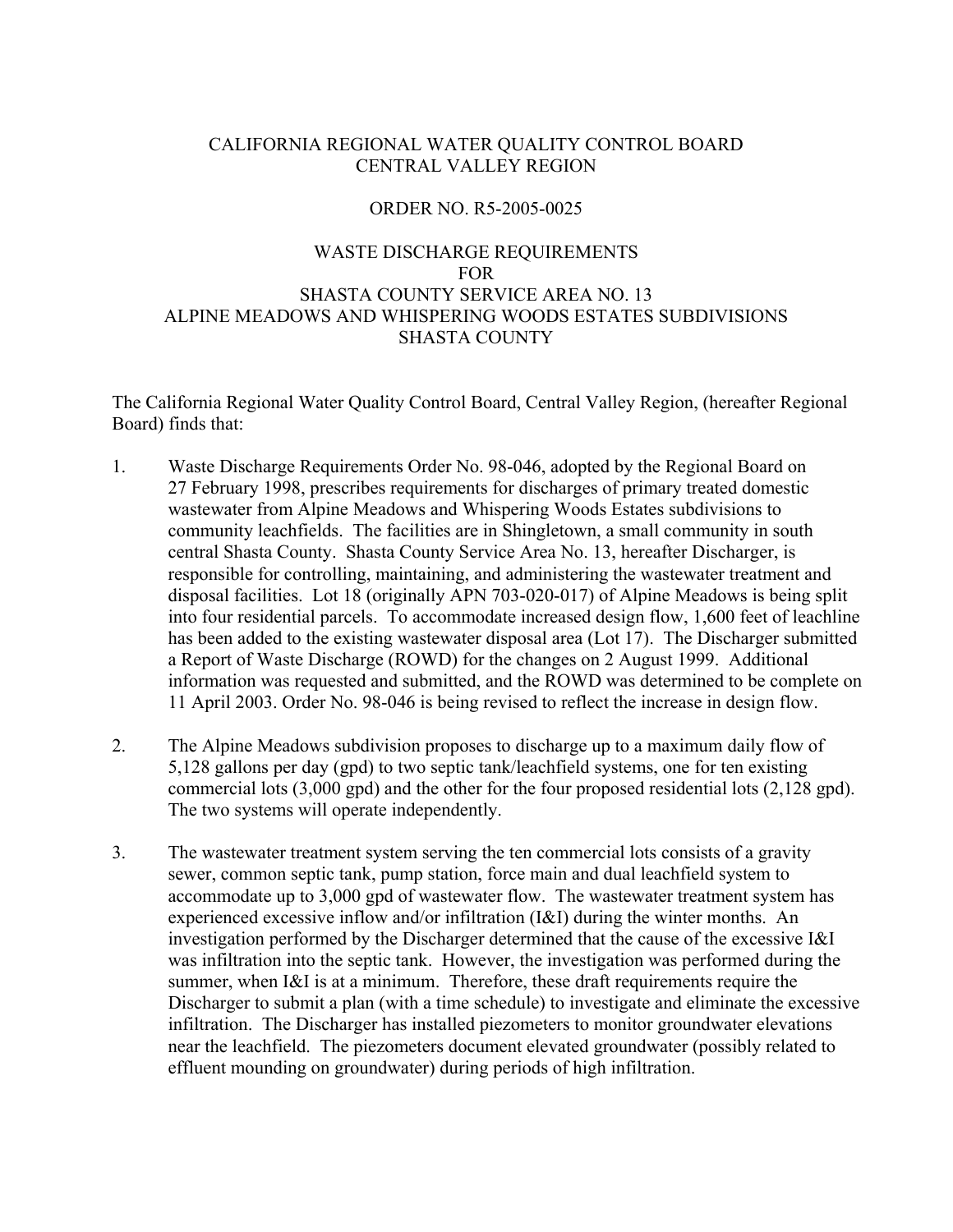- 4. The wastewater treatment facility for the four proposed residential lots in the Alpine Meadows subdivision will consist of individual septic tanks on each parcel, gravity sewers, lift station, force main and a common leachfield. The design capacity of the system is 2,128 gpd. Septic tank maintenance is the responsibility of the individual property owners, not the Discharger. To monitor groundwater depth, the Discharger will place piezometers in the new leachfield.
- 5. The Whispering Woods Estates subdivision was designed to discharge up to a maximum daily flow of 14,700 gpd from up to 42 single-family residences to a common septic tank, holding tank, force main, and leachfield. Percolation rates are in the disposal area range from 9 to 60 minutes/inch. The Discharger has installed piezometers throughout the leachfield to monitor groundwater depth.
- 6. The Alpine Meadows subdivision leachfield area (APN 703-020-016) is in Section 5, T30N, R1E, MDB&M. Whispering Woods Estates subdivision leachfield area (APN 096-300-037) is in Section 32, T31N, R1E, MDB&M. Both discharges are within the Inwood Hydrologic Subarea (No. 507.22) as depicted on interagency hydrologic maps prepared by the Department of Water Resources (DWR) in August 1986. Surface water drainage for Alpine Meadows and Whispering Woods Estates is to Ash Creek, Shingle Creek, and Woodridge Lake. Ash Creek is tributary to Woodridge Lake which discharges to Shingle Creek and Ash Creek. Ash Creek is tributary to the Sacramento River about 0.9 miles above Balls Ferry and Shingle Creek is tributary to Bear Creek, which is tributary to the Sacramento River about 1.4 miles above Balls Ferry.
- 7. The location of the Alpine Meadows and Whispering Woods Estates subdivisions and disposal areas are shown on Attachment A, which is attached hereto and made part of this Order by reference.
- 8. Average annual rainfall at the site is approximately 46 inches, according to data from Station No. Shingletown 2E, which is approximately 2 miles east-northeast of the site.
- 9. Soils in the vicinity of the disposal areas consist of well-drained Cohasset Series loams.
- 10. The treatment and disposal areas are outside the 100-year flood zone.
- 11. The Regional Board adopted a *Water Quality Control Plan, Fourth Edition, for the Sacramento River Basin and the San Joaquin River Basin* (hereafter Basin Plan), which designates beneficial uses, establishes water quality objectives, and contains implementation plans and policies for protecting waters of the basin, including plans and policies adopted by the State Water Resources Control Board (SWRCB) and incorporated by reference into the Basin Plan. These requirements implement the Basin Plan.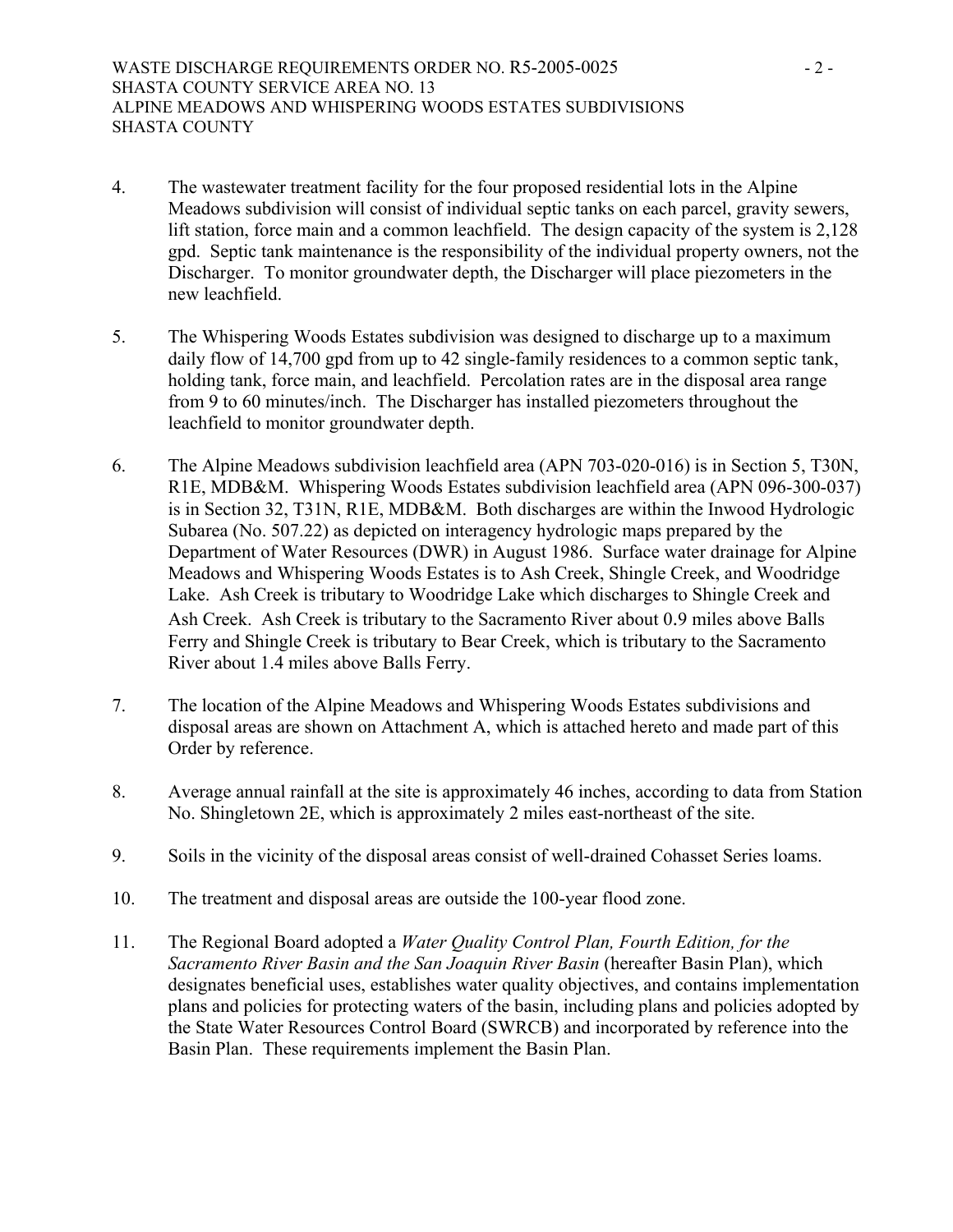- 12. The beneficial uses of the Sacramento River are municipal and agricultural supply; industrial process supply; hydropower generation; water contact recreation; non-contact water recreation; warm and cold freshwater habitat; migration of aquatic organisms; spawning, reproduction and/or early development of fish; wildlife habitat; and navigation.
- 13. The beneficial uses of underlying groundwater are municipal and domestic supply, agricultural supply, industrial service supply, and industrial process supply.
- 14. A "sanitary sewer overflow" is defined as a discharge to ground or surface water from the sanitary sewer system at any point upstream of the wastewater treatment plant (in this case, the leachfields). Temporary storage and conveyance facilities (such as wet wells, septic tanks, regulated impoundments, tanks, highlines, etc.) may be part of a sanitary sewer system and discharges to these facilities are not considered sanitary sewer overflows, provided that the waste is fully contained within these temporary storage/conveyance facilities.
- 15. Within this system, a sanitary sewer overflow consists of domestic and/or commercial sewage. Typical causes of sanitary sewer overflows include grease blockages, root blockages, debris blockages, sewer line flood damage, air relief/vacuum valve failures, vandalism, pump station mechanical failures, power outages, storm or groundwater inflow/infiltration, lack of capacity, and contractor caused blockages.
- 16. Sanitary sewer overflows often contain high levels of suspended solids, pathogenic organisms, toxic wastes, nutrients, oxygen demanding organic compounds, oil and grease, and other wastes. Sanitary sewer overflows can cause temporary exceedances of applicable water quality objectives, pose a threat to public health, adversely affect aquatic life, and impair the public recreational use and aesthetic enjoyment of surface waters.
- 17. State Water Resources Control Board Resolution No. 68-16 (*Policy with Respect to Maintaining High Quality Waters of the State*—hereafter Resolution 68-16) requires the Regional Board in regulating the discharge of waste to maintain high quality waters of the state (i.e., background water quality) until it is demonstrated that any change in quality will be consistent with maximum benefit to the people of the State, will not unreasonably affect beneficial uses, and will not result in water quality less than as described in plans and policies. If a change in water quality is allowed, the discharge is required to meet waste discharge requirements that will result in the best practicable treatment or control of the discharge necessary to assure that pollution or nuisance will not occur and highest water quality consistent with maximum benefit to the people will be maintained.
- 18. The Regional Board finds that, due to the need for housing and commerce, some degradation of groundwater in the discharge area is consistent with Resolution 68-16 provided that: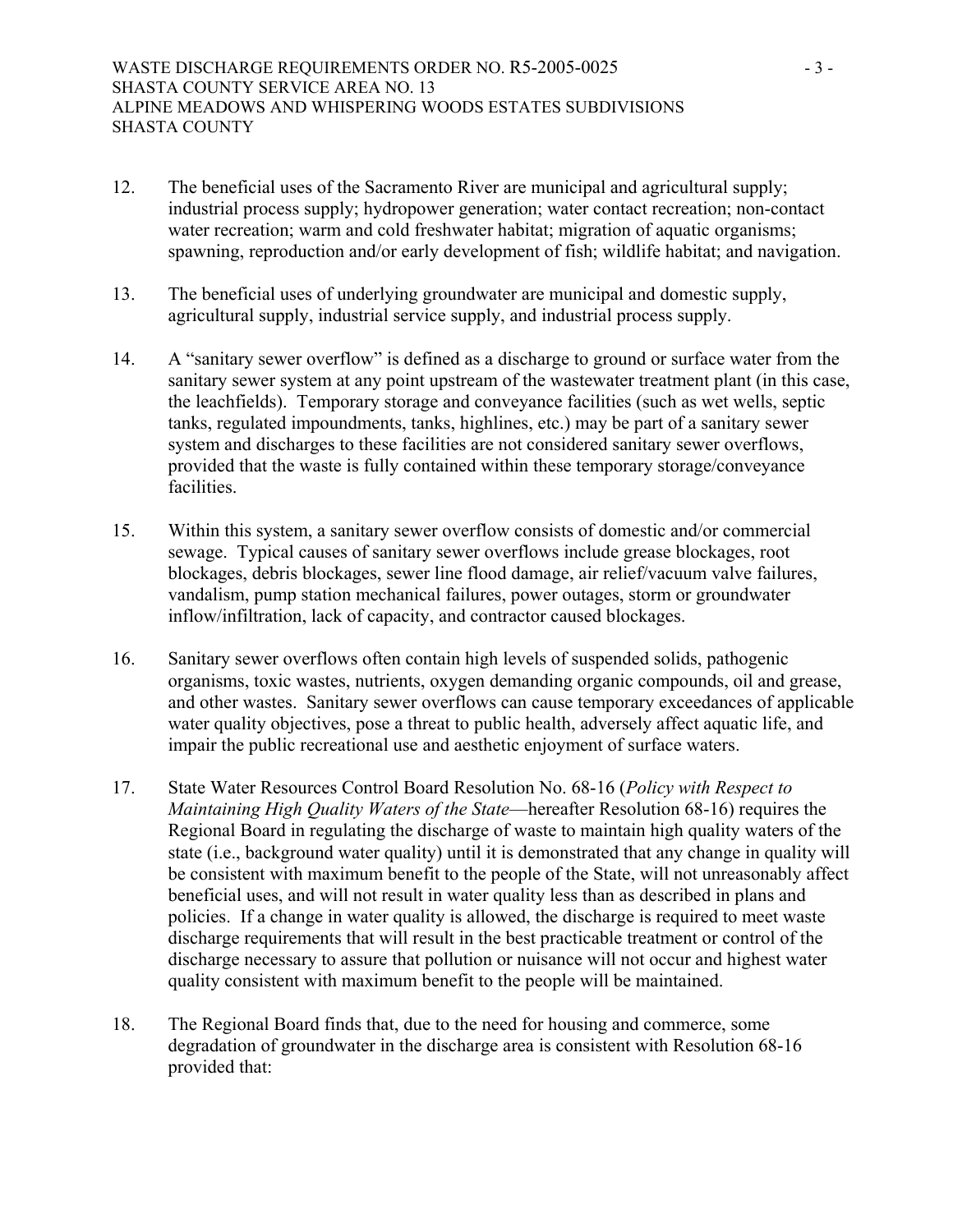- a. The degradation is confined to a reasonable area;
- b. The Discharger minimizes the degradation by fully implementing, regularly maintaining, and optimally operating best practicable treatment and control (BPTC) measures;
- c. The degradation is limited to waste constituents typically encountered in domestic wastewater; and
- d. The degradation does not result in water quality less than that prescribed in the Basin Plan.
- 19. The discharge appears to meet BPTC because:
	- a. Relatively large lot sizes and low unit density favor leachfield disposal;
	- b. Wastewater flows are small;
	- c. The four new residential lots are an incremental, in-kind expansion to an existing leachfield disposal area; and
	- d. The several thousand residences, as well as businesses, in the Shingletown area rely solely on leachfields for wastewater disposal.

Accordingly, the discharge is consistent with the antidegradation provisions of Resolution 68-16. The Regional Board may reopen this Order to apply groundwater limitations and other requirements as needed to maintain compliance with Resolution 68-16.

- 20. Section 13267(b) of the California Water Code (CWC) states, in part, that "In conducting an investigation specified in subdivision (a), the regional board may require that any person who has discharged, discharges, or is suspected of having discharged or discharging or who proposes to discharge within its region, or any citizen or domiciliary, or political agency or entity of this state who has discharged, discharges, or is suspected of having discharged or discharging, or who proposes to discharge waste outside of its region that could affect the quality of waters of the state within its region shall furnish under penalty of perjury, technical or monitoring program reports which the regional board requires. The burden, including costs of these reports shall bear a reasonable relationship to the need for the reports and the benefits to be obtained from the reports. In requiring those reports, the regional board shall provide the person with a written explanation with regard to the need for the reports, and shall identify the evidence that supports requiring that person to provide the reports." The reports required by Monitoring and Reporting Program No. R5-2005-0025 is necessary to assure compliance with these waste discharge requirements. The Discharger operates facilities that discharge wastes subject to this Order.
- 21. Federal Regulations for storm water discharges were promulgated by United States Environmental Protection Agency (USEPA) on 16 November 1990 (Title 40 Code of Federal Regulations [CFR], Parts 122, 123, and 124) which require specific categories of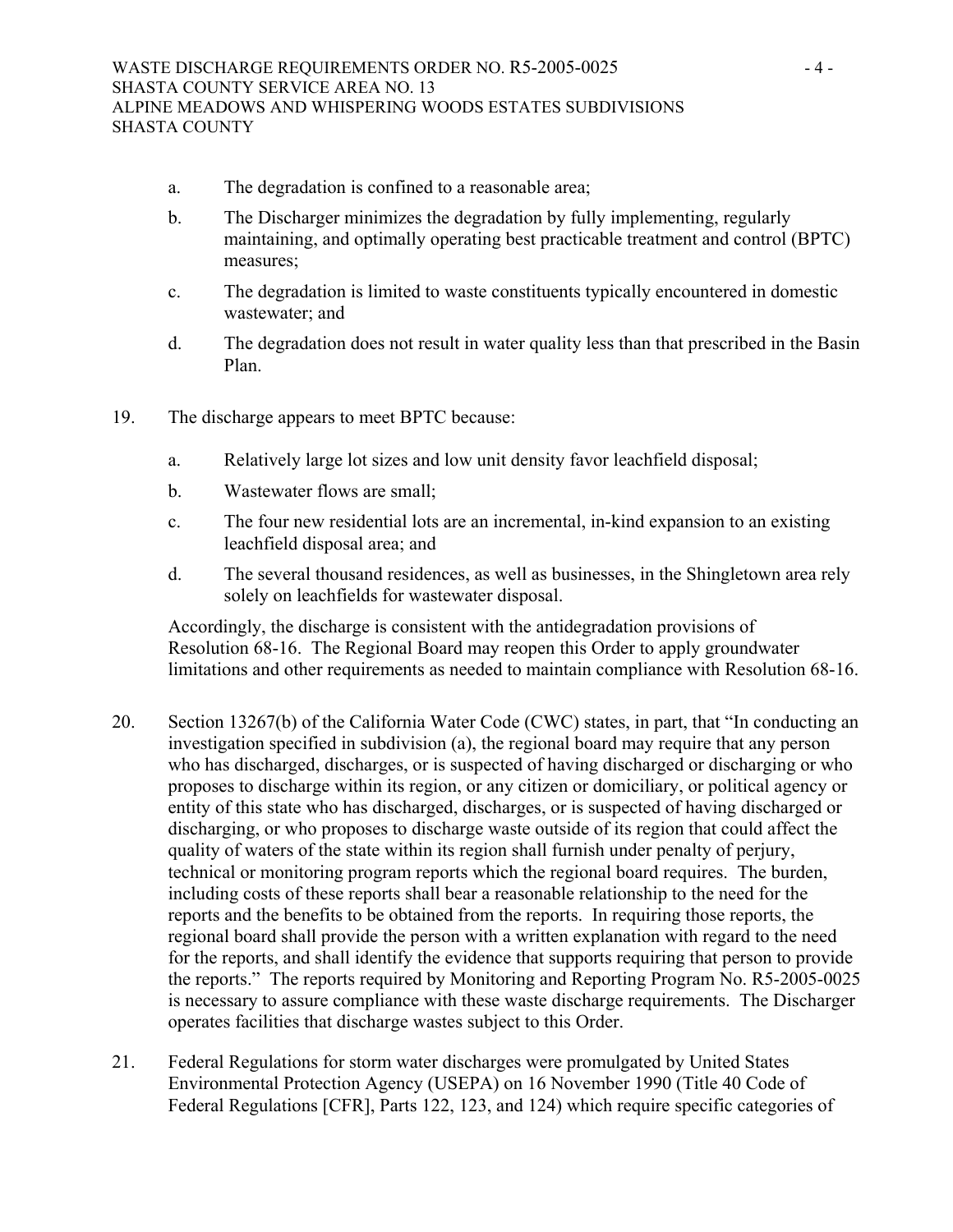facilities discharging storm water associated with industrial activity to obtain NPDES permits and to implement Best Available Technology Economically Achievable and Best Conventional Pollutant Control Technology to reduce or eliminate industrial storm water pollution.

- 22. The SWRCB adopted Order No. 97-03-DWQ (General Permit No. CAS000001), on 17 April 1997, specifying waste discharge requirements for discharge of storm water associated with industrial activities, excluding construction activities, and requiring submittal of a Notice of Intent (NOI) by industries covered under the permit. These facilities are not subject to the General Permit because the discharge is less than 1.0 mgd.
- 23. Shasta County adopted a Mitigated Negative Declaration for the project on 6 April 2000 in accordance with CEQA. As a responsible agency, the Regional Board finds that the project as approved by Shasta County will not have a significant effect on water quality.
- 24. The discharge authorized herein and the treatment and storage facilities associated with the discharge, except for discharges of residual sludge and solid waste, are exempt from the requirements of Title 27of the California Code of Regulations (CCR). The exemption, pursuant to Title 27 CCR, Section 20090(a), is based on the following:
	- a. The waste consists primarily of domestic sewage and treated effluent;
	- b. The waste discharge requirements are consistent with water quality objectives; and
	- c. The treatment and storage facilities described herein are comparable in function to a municipal wastewater treatment plant.
- 25. The DWR has established standards for the construction and destruction of groundwater wells (hereafter DWR Well Standards). These standards are described in two DWR publications: *Water Well Standards: State of California*, Bulletin 74-81 (December 1981) and *California Well Standards*, Bulletin 74-90 (June 1991—supplement to Bulletin 74-81).
- 26. All the above and the supplemental information and details in the attached Information Sheet, which is incorporated by reference herein, were considered in establishing the following conditions of discharge.
- 27. The Discharger and interested agencies and persons were notified of the intent to prescribe waste discharge requirements for this discharge, and provided an opportunity to submit written views and recommendations and to be heard in a public meeting.
- 28. In a public meeting, all comments pertaining to the discharge were heard and considered.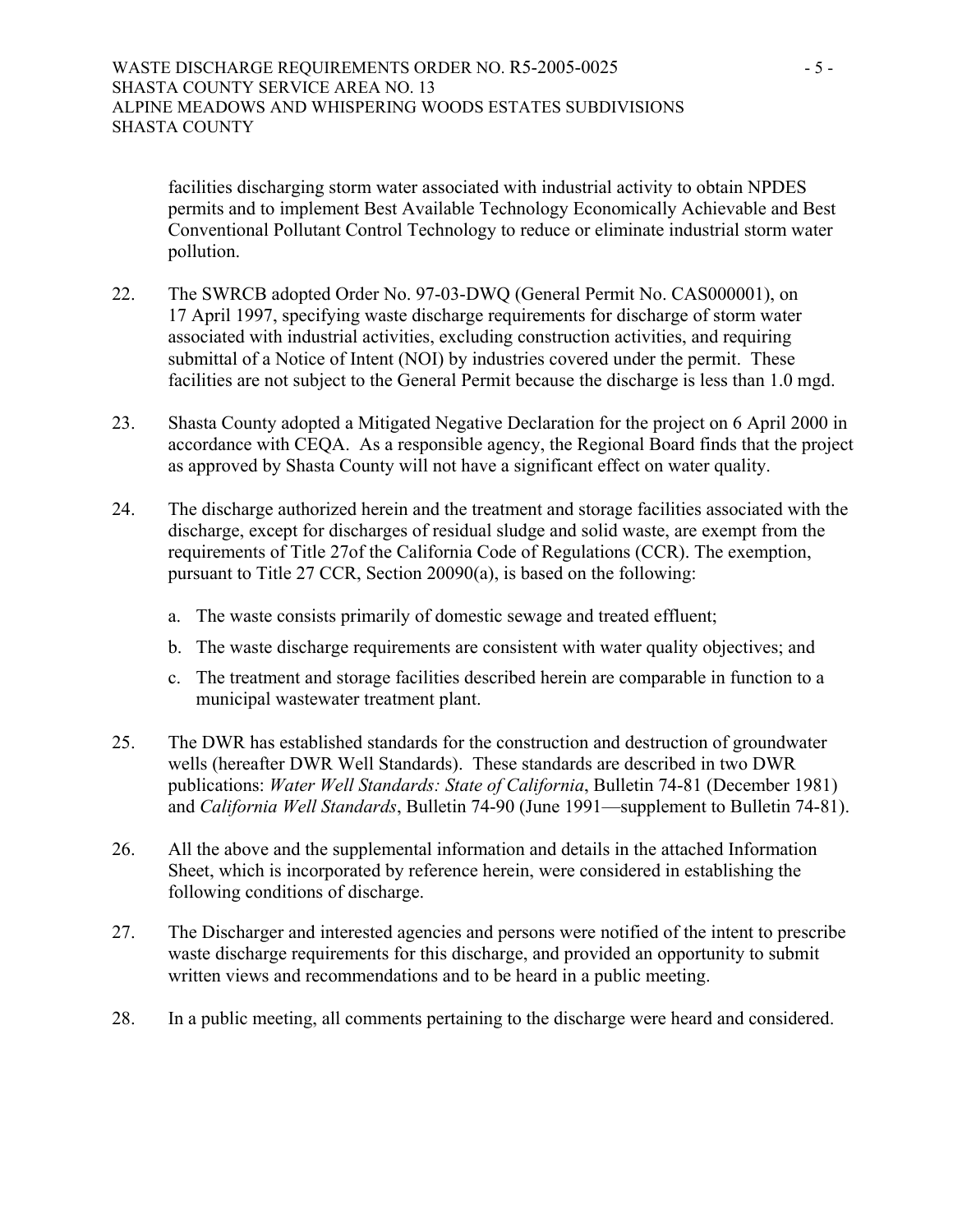IT IS HEREBY ORDERED that Order No. 98-046 is rescinded and Shasta County Service Area No. 13, its agents, successors, and assigns, in order to meet the provisions contained in Division 7 of the California Water Code and regulations adopted thereunder, shall comply with the following:

# **A. Discharge Prohibitions**

- 1. Discharge of wastes to surface waters or surface water drainage courses is prohibited.
- 2. By-pass or overflow of untreated or partially treated waste is prohibited.
- 3. Discharge of waste classified as "hazardous," as defined in Section 2521(a) of Title 23, CCR, Section 2510, et seq., (hereafter Chapter 15), or "designated," as defined in Section 13173 of the CWC, is prohibited.

# **B. Discharge Specifications**

- 1. The discharge to leachfields shall remain underground at all times.
- 2. The maximum daily discharge flow from the Alpine Meadows commercial subdivision (excluding the four new residential lots) shall not exceed 3,000 gpd.
- 3. The maximum daily discharge flow from the Alpine Meadows subdivision four new residential lots shall not exceed 2,128 gpd.
- 4. The maximum daily discharge flow from the Whispering Woods Estates subdivision shall not exceed 14,700 gpd.
- 5. Depth of soil below the bottom of the leaching trenches to the highest anticipated groundwater, fractured rock, or impervious soil layer shall not be less than 5 feet.

# **C. Sludge Disposal**

- 1. Collected screenings, grit, sludges, and other solids removed from liquid wastes shall be disposed of in a manner that is approved by the Executive Officer, and consistent with Consolidated Regulations for Treatment, Storage, Processing, or Disposal of Solid Waste, as set forth in Title 27, CCR, Division 2, Subdivision 1, Section 20005, et seq.
- 2. Any proposed change in sludge use or disposal practice should be reported to the Executive Officer for approval at least 90 days in advance of the change.

# **D. Groundwater Limitations**

1. The discharge shall not cause groundwater under and beyond the disposal area, to: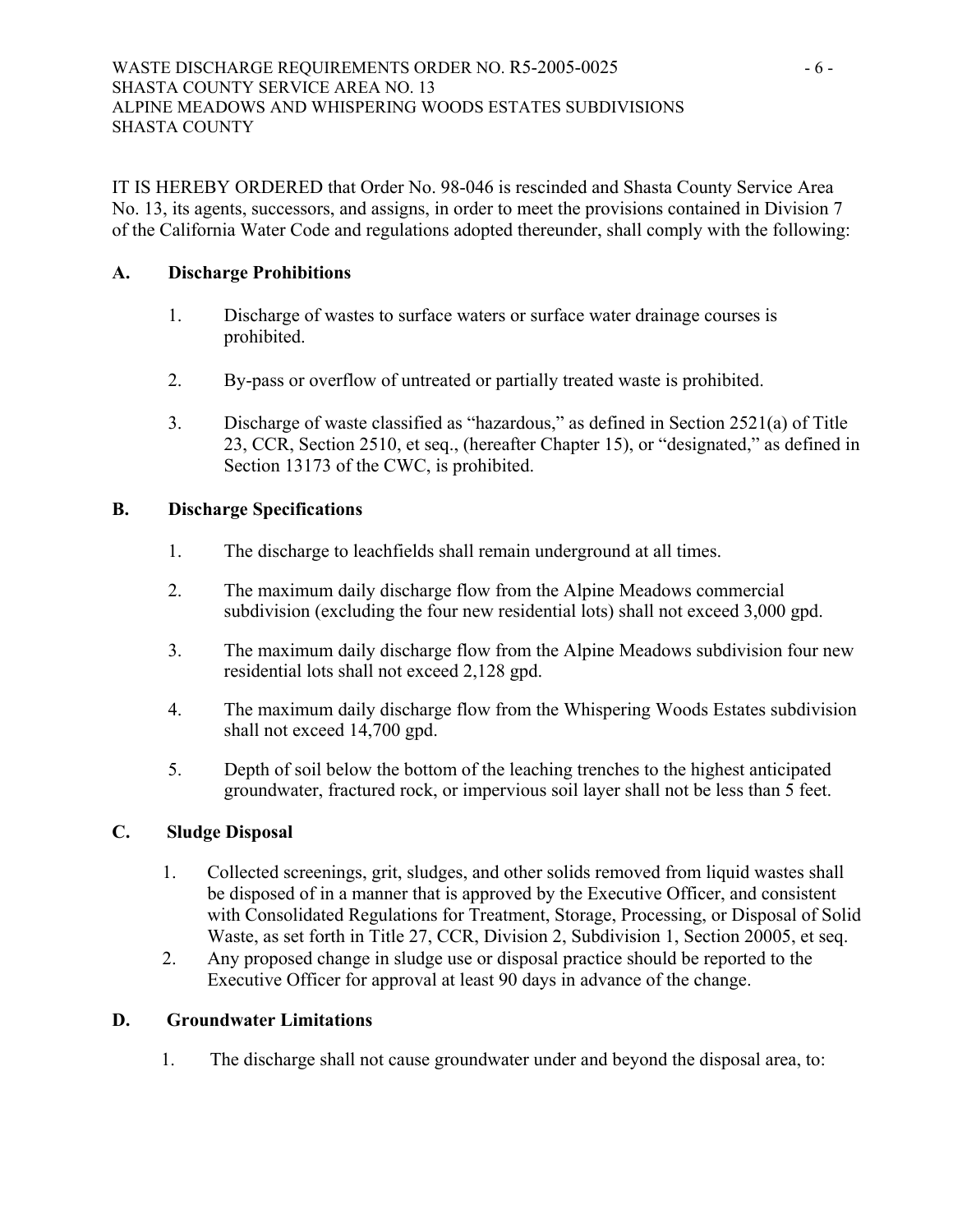a. Contain any of the following constituents in concentration greater than as listed or greater than natural background quality, whichever is greater:

| Constituent                     | Units        | Limitation |
|---------------------------------|--------------|------------|
| <b>Total Coliform Organisms</b> | $MPN/100$ mL | 22         |
| <b>Total Dissolved Solids</b>   | mg/L         | 500        |
| Nitrate (as $N$ )               | mg/L         | 10         |

b. Impart taste, odor, or toxicity that creates nuisance or impairs any beneficial use.

# **E. Provisions**

- 1. The Discharger may be required to submit technical reports, pursuant to CWC Section 13267, as directed by the Executive Officer.
- 2. The Discharger shall comply with Monitoring and Reporting Program No. R5-2005-0025, which is part of this Order, and any revisions thereto as ordered by the Executive Officer.
- 3. **Within 60 days of adoption of this Order**, the Discharger shall submit to the Executive Officer, a plan with a time schedule to investigate and eliminate excessive I&I to the wastewater treatment system for the Alpine Meadows commercial lots. The time schedule shall reflect the shortest timeframe necessary to correct the problem.
- 4. The Discharger shall comply with the *Standard Provisions and Reporting*  Requirements *for Waste Discharge Requirements*, dated 1 March 1991, which are incorporated herein and made part of this Order. This attachment and its individual paragraphs are commonly referenced as Standard Provision(s).
- 5. All technical reports required herein that involve planning, investigation, evaluation, or design, or other work requiring interpretation and proper application of engineering or geologic sciences, shall be prepared by or under the direction of persons registered to practice in California pursuant to California Business and Professions Code sections 6735, 7835, and 7835.1. To demonstrate compliance with sections 415 and 3065 of Title 16, CCR, all technical reports must contain a statement of the qualifications of the responsible registered professional(s). As required by these laws, completed technical reports must bear the signature(s) and seal(s) of the registered professional(s) in a manner such that all work can be clearly attributed to the professional responsible for the work.
- 6. The Discharger shall use the best practicable treatment and control techniques, including proper operation and maintenance, to assure compliance with terms of this Order.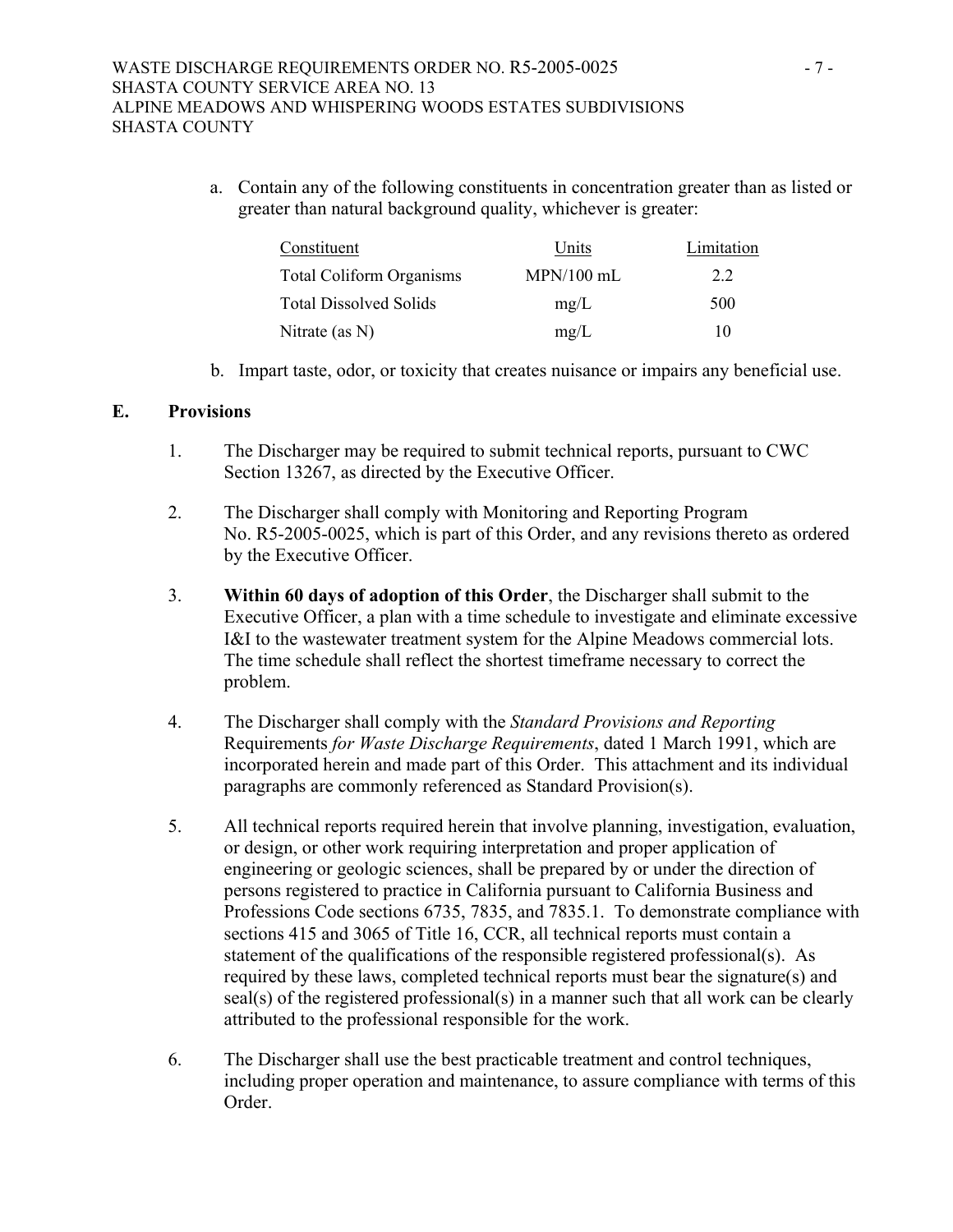- 7. In event of overflow from the collection system, the Discharger shall take all necessary remedial action to control and limit the volume of wastewater discharged, and terminate the overflow as rapidly as possible. Necessary remedial actions may include, but are not limited to, the following:
	- a. Interception and rerouting of sewage flows around the collection line failure.
	- b. Vacuum truck recovery to the extent practical of sanitary sewer overflows and wash down water.
	- c. Cleanup of sewage-related debris at the overflow site.
	- d. Disinfection and posting of the area.
- 8. The Discharger shall not allow waste-free wastewater to be discharged into the wastewater collection, treatment, and disposal system. Waste-free wastewater means rainfall (roof gutters, yard drainage), groundwater, cooling waters, and condensates that are essentially free of wastes.
- 9. In the event of any change in control or ownership of land or waste discharge facilities described herein, the Discharger shall notify the succeeding owner or operator of the existence of this Order by letter, a copy of which shall be immediately forwarded to this office. To assume operation under this Order, the succeeding owner or operator must apply in writing to the Executive Officer requesting transfer of the Order. The request must contain the requesting entity's full legal name, the state of incorporation if a corporation, the name and address and telephone number of the persons responsible for contact with the Regional Board, and a statement. The statement shall comply with the signatory paragraph of Standard Provision B.3 and state that the proposed owner or operator assumes full responsibility for compliance with this Order. Failure to submit the request shall be considered a discharge without requirements, a violation of the CWC. Transfer shall be approved or disapproved by the Executive Officer.
- 10. The Discharger shall report promptly to the Regional Board any material change or proposed change in the character, location, or volume of the discharge.
- 11. The Discharger must comply with all conditions of this Order, including timely submittal of technical and monitoring reports as directed by the Executive Officer. Violations may result in enforcement action, including Regional Board or court orders requiring corrective action or imposing civil monetary liability, or in revision or rescission of this Order.
- 12. A copy of this Order shall be kept at the discharge facility for reference by operating personnel. Key operating personnel shall be familiar with its contents.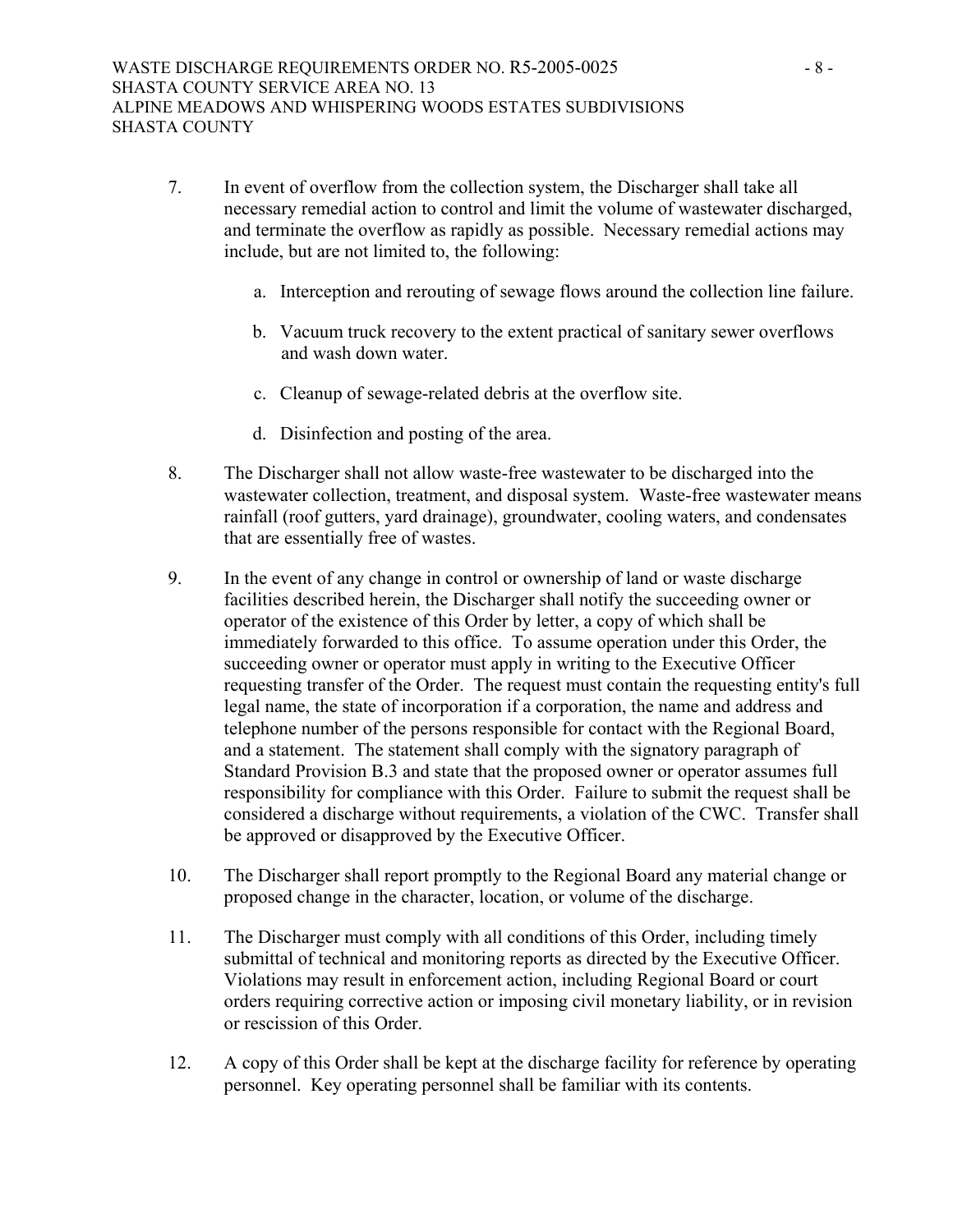13. The Regional Board will review this Order periodically and will revise requirements when necessary.

I, THOMAS R. PINKOS, Executive Officer, do hereby certify the foregoing is a full, true, and correct copy of an Order adopted by the California Regional Water Quality Control Board, Central Valley Region, on 27 January 2005.

 $\mathcal{L}_\text{max}$  and  $\mathcal{L}_\text{max}$  and  $\mathcal{L}_\text{max}$  and  $\mathcal{L}_\text{max}$  and  $\mathcal{L}_\text{max}$  and  $\mathcal{L}_\text{max}$ 

THOMAS R. PINKOS, Executive Officer

RB: sae 2/4/05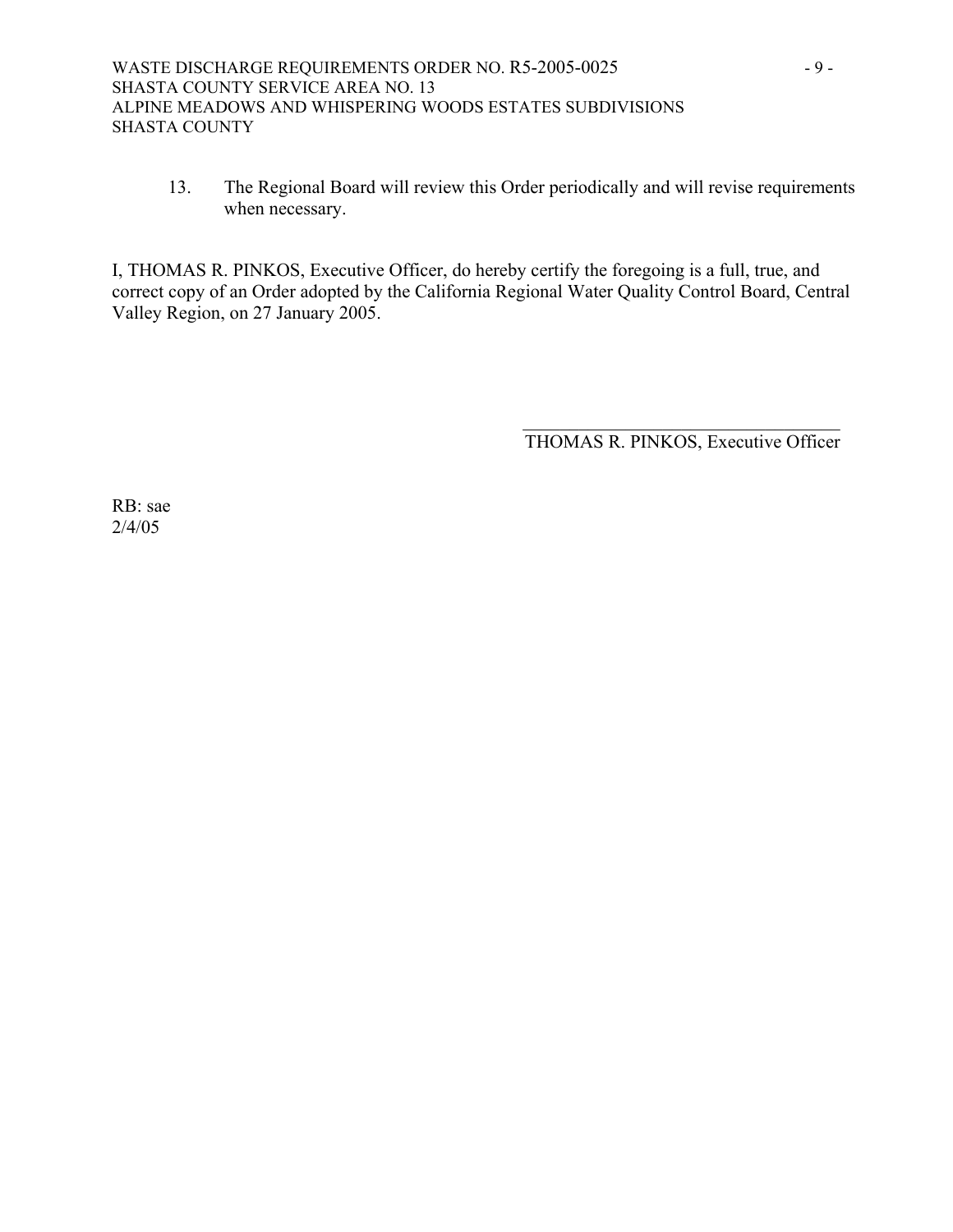# CALIFORNIA REGIONAL WATER QUALITY CONTROL BOARD CENTRAL VALLEY REGION

### MONITORING AND REPORTING PROGRAM NO. R5-2005-0025 FOR SHASTA COUNTY SERVICE AREA NO. 13 ALPINE MEADOWS AND WHISPERING WOODS ESTATES SUBDIVISIONS SHASTA COUNTY

This Monitoring and Reporting Program (MRP) describes requirements for monitoring the wastewater effluent, septic tanks, leachfields, and groundwater. This MRP is issued pursuant to Water Code Section 13267. The Discharger shall not implement any changes to this Program unless and until the Regional Board or Executive Officer issues a revised MRP.

### **EFFLUENT MONITORING**

The Discharger shall report monthly effluent flow from each septic tank/leachfield system as total gallons.

### **LEACHFIELD MONITORING**

The Discharger shall inspect the leachfields and note the presence or absence of saturated soils, standing liquid or nuisance conditions. The leachfields shall be inspected monthly.

#### **SLUDGE MONITORING**

The Discharger shall inspect annually all septic and holding tanks which are under their control. When the tanks, which are under their control, require pumping, the Discharger shall report the date each tank is pumped.

### **GROUNDWATER MONITORING**

Each piezometer shall be monitored for the following:

Alpine Meadows Subdivision (both disposal areas):

| Parameter            | Unit | <b>Sampling Frequency</b>                     |
|----------------------|------|-----------------------------------------------|
| Depth to Groundwater | Feet | Monthly, April<br>through December            |
| Depth to Groundwater | Feet | Weekly, January<br>through March <sup>1</sup> |

<sup>1</sup>May be reduced to monthly, by the Executive Officer, after elimination of excessive inflow/infiltration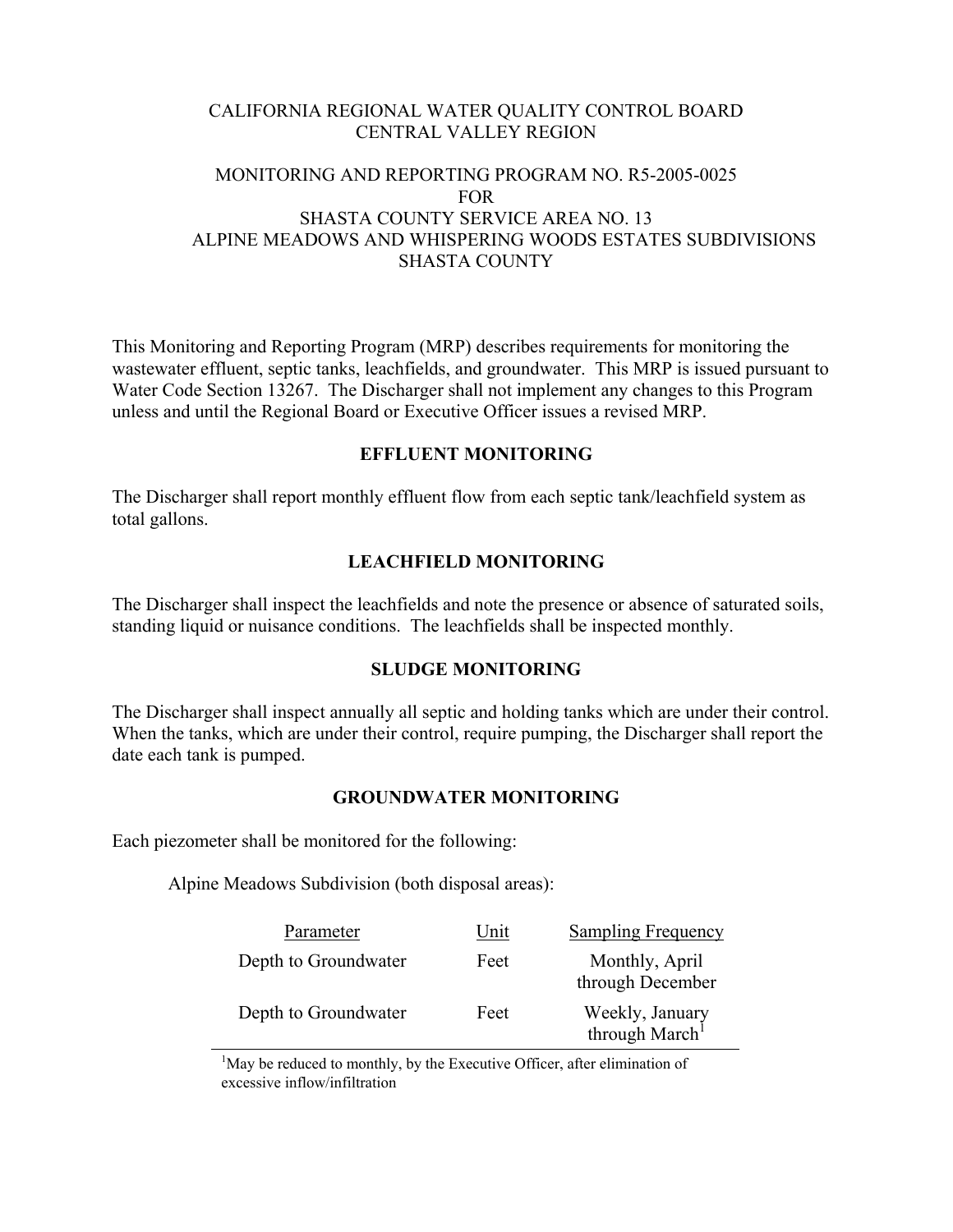### MONITORING AND REPORTING PROGRAM NO. R5-2005-0025 - 2 -SHASTA COUNTY SERVICE AREA NO. 13 ALPINE MEADOWS AND WHISPERING WOODS ESTATES SUBDIVISIONS SHASTA COUNTY

Whispering Woods Estates:

| Parameter            | Unit | <b>Sampling Frequency</b> |
|----------------------|------|---------------------------|
| Depth to Groundwater | Feet | Monthly                   |

# **REPORTING**

In reporting monitoring data, the Discharger shall arrange the data in tabular form so that the date, sample type, and reported analytical result for each sample are readily discernible. The data shall be summarized in such a manner to clearly illustrate compliance with waste discharge requirements and spatial or temporal trends, as applicable. The results of any monitoring done more frequently than required at the locations specified in the Monitoring and Reporting Program shall be reported to the Regional Board.

# **Monthly Monitoring Reports**

Monthly reports shall be submitted to the Regional Board by the **1st day** of the second month following sampling (e.g., the January Report is due by **1 March**). At a minimum the reports shall include:

- 1. A comparison of monitoring data to the discharge specifications and an explanation of any violation of those requirements. Data shall be presented in tabular format.
- 2. If requested by staff, copies of laboratory analytical report(s).

The Discharger shall implement the above monitoring program as of the date of this Order.

Ordered by:\_\_\_\_\_\_\_\_\_\_\_\_\_\_\_\_\_\_\_\_\_\_\_\_\_\_\_\_\_\_\_\_\_\_\_\_\_\_\_\_

THOMAS R. PINKOS, Executive Officer

(Date)

RB: sae 2/4/05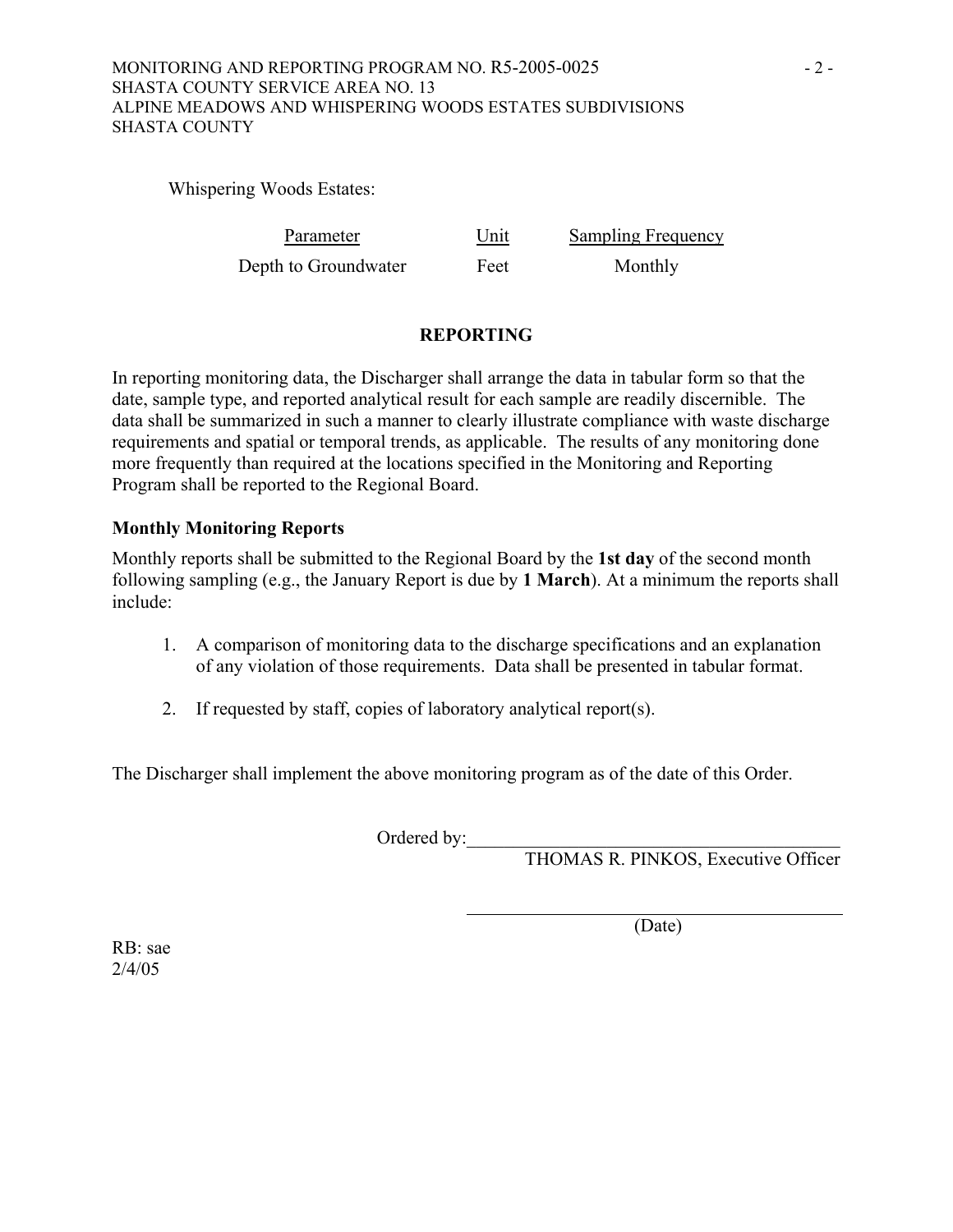### INFORMATION SHEET

### ORDER NO. R5-2005-0025 SHASTA COUNTY SERVICE AREA NO. 13 ALPINE MEADOWS AND WHISPERING WOODS ESTATES SUBDIVISIONS SHASTA COUNTY

Shasta County Service Area No. 13 owns and operates three wastewater treatment collection, treatment, and disposal systems serving Alpine Meadows and Whispering Woods Estates subdivisions in Shingletown. Two separate systems serve the Alpine Meadows subdivision, one for the ten commercial lots and one for the four proposed residential lots. The waste discharge requirements are being revised to address the increase in design wastewater flow from the addition of four residential lots.

#### **Alpine Meadows**

Alpine Meadows subdivision is an 11-lot commercial/residential subdivision on the south side of State Route (S.R.) 44 in central Shingletown. Lot 18 is in the process of being split into four residential lots. A zone amendment (ZA 99-23) and tentative parcel map (PM 99-21) were approved on 6 April 2000. The parcel map is not yet final. The developer was given a timeline extension, until 21 January 2006, for recording the final map. Alpine Meadows subdivision is comprised of two noncontiguous parts: an eastern part mostly east of Wilson Hill Road and a western part approximately ¼-mile west of Wilson Hill Road and on the north side of Woodridge Lake (reservoir). The approximate location of the Alpine Meadows subdivision and disposal area is shown on Attachment A.

The wastewater treatment system serving the ten commercial lots consists of a gravity sewer, common septic tank, pump station, force main and dual leachfield system to accommodate up to 3,000 gpd of wastewater flow.

The wastewater treatment system for the new residential lots will consist of individual septic tanks, gravity sewer, lift station, force main and a community leachfield system. The maintenance of the individual septic tanks will be the responsibility of the property owners. Both leachfield systems (commercial and residential) are on Lot 17 (APN 703-020-016) which has been set aside for wastewater disposal.

The residential leachfield has been designed to address slow percolation rates that average 50 minutes per inch (mpi). Lot 17 has sufficient land area to accommodate replacement leachfields for the commercial and the residential developments. The combined wastewater disposal capacity is 5,128 gallons per day (gpd). The Discharger has installed piezometers in the commercial leachfield and is periodically required to monitor groundwater depth. Piezometers are also planned for the residential leach field.

The controlling element in the wastewater treatment system is the disposal field capacity. Each buildable lot in the commercial portion of the subdivision was allocated a portion of the 3,000 gpd design capacity. The Declaration of Restriction for the subdivision states "If a lot use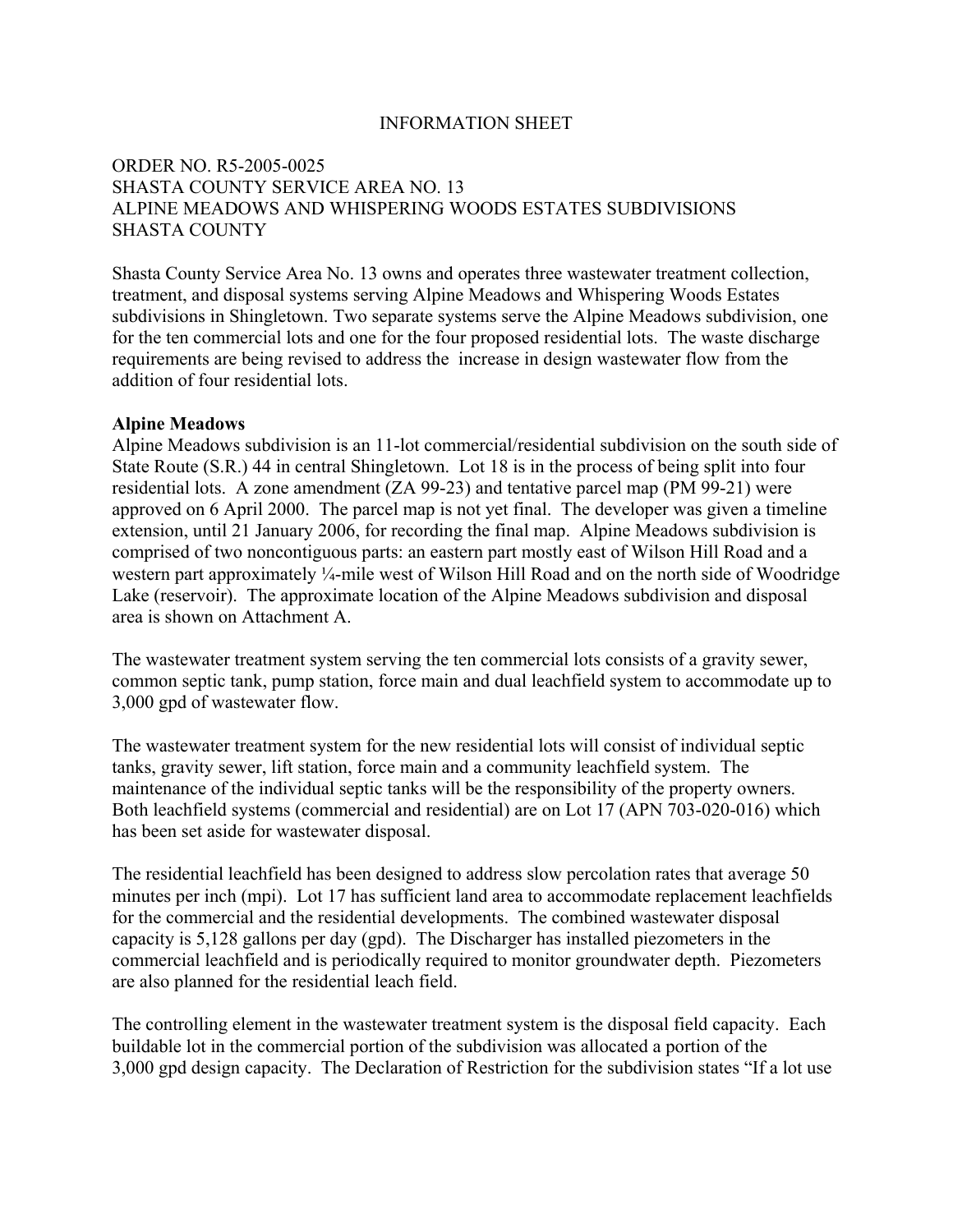### ORDER NO. R5-2005-0025 -2- SHASTA COUNTY SERVICE AREA NO. 13 ALPINE MEADOWS LTD. AND WHISPERING WOODS ESTATES ET AL. SHASTA COUNTY

required a larger amount of effluents …, then at the lot owner's expense new leach lines may be installed under the control and approval of the Shasta County Service Area No. 13."

The existing wastewater treatment system (commercial lots) has experienced excessive inflow and/or infiltration (I&I) during winter months. Leachfield piezometer data document elevated groundwater during periods of high inflow and/or infiltration. Excessive I&I can lead to surface failures and groundwater contamination. The Discharger performed an investigation in the summer of 2000 to determine the cause of excessive I&I. No significant I&I into the gravity sewer was observed. Based on this information the Discharger concluded that the excessive I&I was caused by cracks in the septic tank. However, the investigation was conducted during the summer, when infiltration would likely be at a minimum. Therefore, these draft requirements require the Discharger to submit a plan (with a time schedule) to investigate and eliminate the excessive infiltration and/or inflow.

Surface water from the eastern half of the subdivision drains to Ash Creek a tributary of Woodridge Lake. Woodridge Lake drains to Shingle Creek (a tributary of Bear Creek and the Sacramento River) and to Ash Creek (a tributary of the Sacramento River). The wastewater disposal area (i.e., Lot 17), which is in the western half of Alpine Meadows subdivision, drains directly to the following: Woodridge Lake, Ash Creek below Woodridge Lake, and Shingle Creek. Ash Creek enters and leaves Woodridge Lake; Shingle Creek leaves Woodridge Lake. Ash Creek enters the Sacramento River less than a mile upstream of Balls Ferry, while Shingle Creek flows to Bear Creek which enters the Sacramento River approximately ½-mile upstream of the mouth of Ash Creek.

#### **Whispering Woods Estates**

Whispering Woods Estates is comprised of 42 residential lots and a remainder lot (APN 096-300-037) which is used for sewage disposal. The subdivision is north of S.R. 44, just north and east of the Shingletown Store. It lies across S.R. 44 from the eastern half of Alpine Woods subdivision. The approximate location of Whispering Woods Estates and the disposal area is shown on Attachment A.

The wastewater disposal system has a maximum daily flow of 14,700 gpd. Domestic wastewater from individual lots flows by gravity sewer to a 58,700 gallon concrete septic/holding tank. The tank is partitioned into a 44,000 gallon septic tank and 14,700 gallon holding tank. Effluent is pumped from the holding tank to a 3-inch PVC force main to the leachfield (4,900 lineal feet of leachline). Measured percolation rates were 9 to 60 mpi. The Discharger has installed 12 piezometers in the leachfield and is periodically required to monitor groundwater depth.

Surface water drains to Ash Creek, a tributary of Woodridge Lake. Woodridge Lake discharges to two creeks: Ash Creek, tributary to the Sacramento River, and Shingle Creek, tributary to Bear Creek, tributary to the Sacramento River.